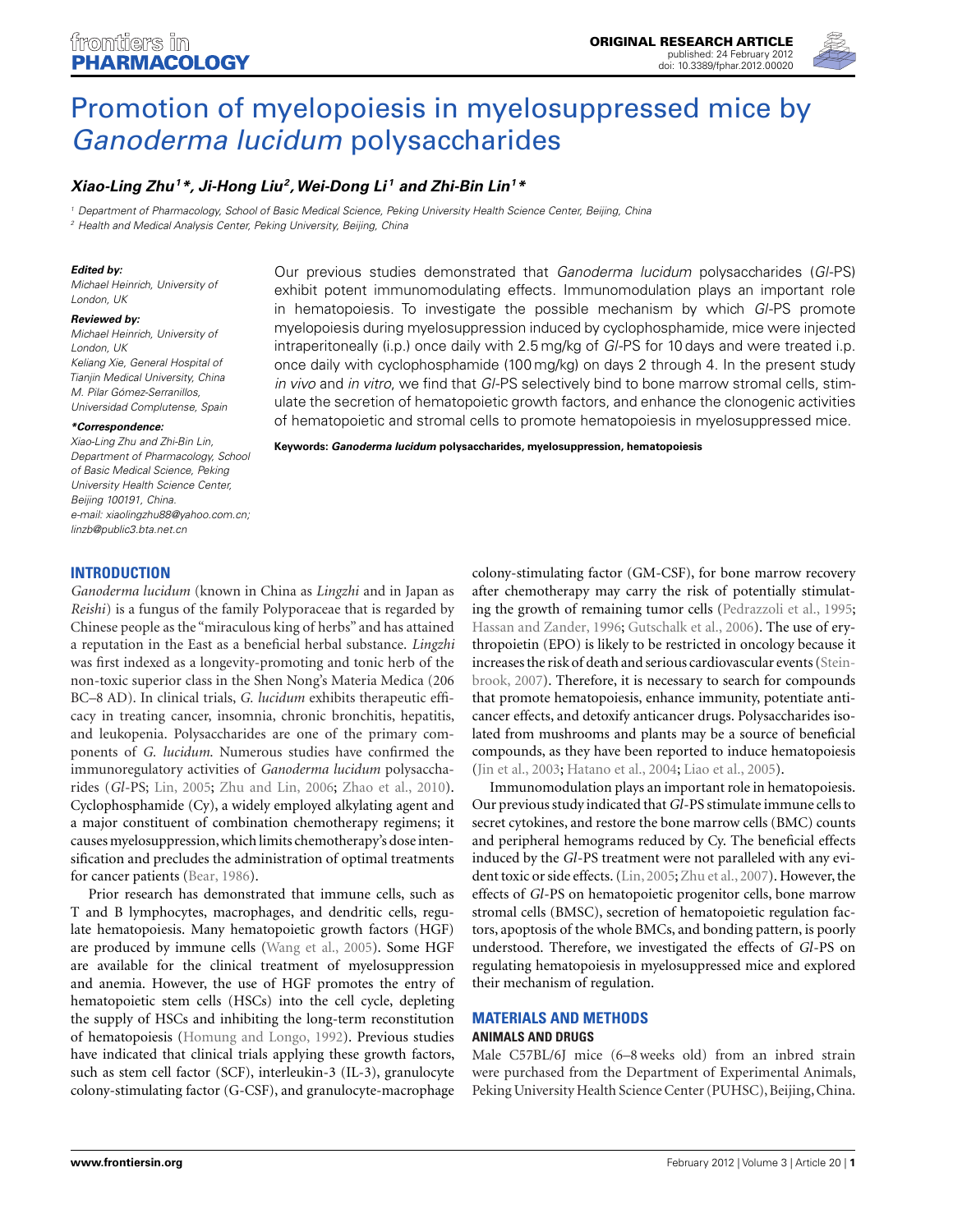The experiments for this study were carried out in accordance with the Care and Use of Experimental Animals Committee of PUHSC. *G lucidum* (Leyss. ex Fr.) Karst. (Lingzhi), cultivated on wooden logs, was obtained from the *G. lucidum* Production Base in Taining County, Fujian Province in China. The quality of *G. lucidum* fruit bodies was monitored by Professor Mao XiaoLan, a senior researcher of the National Institute of Microbiology and Microbiological Institute, China Academy of Science. The suitable *G. lucidum* strain that was selected for cultivation with wooden logs was Ga0801 (No. of strain), which was preserved by Professors Shu-Qian Lin and Sai-Zhen Wang of the Fuzhou Institute of Green Valley Bio-Pharm Technology in China and identified by DNA fingerprinting analysis. *Gl*-PS were isolated through boiling-water extraction of the fruit bodies of *G. lucidum*, followed by ethanol precipitation, dialysis, and protein depletion using the Sevag method. The component sugars and molecular weight distributions of the glycopeptides were determined by gel permeation chromatography (GPC) and high performance liquid chromatography (HPLC). The structures of the glycopeptides were detected by IR,  $^1$ HNMR, and 13CNMR. The isolated *Gl*-PS are peptide-bound polysaccharides and have a molecular weight of 584,900, with a ratio of polysaccharides to peptides of 93.61%:6.49%. The polysaccharides consist of p-rhamnose, p-xylose, p-fructose, p-galactose, p-mannose, p-glucose, and uronic acid, with a molar ratio of 0.793:0.964:2.944:0.167:0.389:7.94:0.33. The glycoside linkage was primarily in the β-form, with minor α-bonding. The peptides contain 16 amino acids (Asp, Thr, Ser, Glu, Gly, Ala, Cys, Val, Met, Ile, Leu, Phe, Lys, His, Arg, and Pro; [Lin et al., 2003](#page-5-0)). The purity of the *Gl*-PS is 98%, which was analyzed by HPLC. As a water-soluble powder, *Gl*-PS were dissolved in physiological concentrations of saline for *in vivo* experiments or in serum-free RPMI medium 1640 (Gibco Laboratories, Grand Island, NY, USA) for *in vitro* experiments, filtered through a 0.22-μm filter and stored at 4˚C for future use. Cy and 5-fluorouracil (5-FU, Shanghai Hualian Pharmaceutical Co. Ltd., Shanghai, China) were dissolved in sterilized saline before being injected to mice. Endotoxins in *Gl*-PS samples were assayed under endotoxin-free experimental conditions using a limulus amebocytes lysate chromogenic assay kit (Beijing BXGK Technology Development Co., Ltd., Beijing, China). The quantity of endotoxin in *Gl*-PS was less than 0.011 EU/mg, indicating that endotoxin contamination in *Gl*-PS was negligible.

## **LABELING OF GL-PS WITH FLUORESCEIN ISOTHIOCYANATE**

Fluorescein isothiocyanate (FITC)–*Gl*-PS were prepared using a modification of the method described previously [\(Thornton et al.,](#page-5-0) [1996\)](#page-5-0). In short, 20 mg of *Gl*-PS or dextran (MW 70,000, Sigma, USA) were dissolved in 4 ml of 0.1 M sodium carbonate, pH 9.0, mixed with 14 mg of (FITC, Sigma Chemical Co., St. Louis, MO, USA), stirred at room temperature for 4 h while being protected from light and centrifuged (10,000 × *g*,1 min). The conjugated*Gl*-PS were separated from the unbound dye by gel filtration using a Sephadex G-25 (Pharmacia, NJ, USA) column equilibrated with phosphate-buffered saline (PBS). The necessary elution fractions were collected. The concentration of FITC was determined spectrophotometrically at 492 nm by a FITC standard curve, and the

polysaccharides concentration of elution fractions was determined using a standard curve of serial-diluted dextran using the phenol– H2SO4 method. The concentration of FITC–*Gl*-PS was adjusted to 1 mg/ml.

#### **INDUCTION OF MYELOSUPPRESSION AND TREATMENT REGIME**

Mice were divided into three groups: (1) untreated normal controls, (2) mice injected with *Gl*-PS (2.5 mg/kg), and (3) mice injected with a vehicle (equivalent volume of sterile physiological saline) as a negative control. Mice were administered *Gl*-PS or vehicle i.p. once daily for 10 consecutive days and were treated i.p. with Cy (100 mg/kg) once daily on days 2 through 4.

#### **PREPARATION OF SPLENOCYTE-CONDITIONED MEDIUM, GL-PS-SPLENOCYTE-CONDITIONED MEDIUM, AND PHYTOHEMAGGLUTININ P–SPLENOCYTE-CONDITIONED MEDIUM**

Single-cell spleen suspensions were pooled in serum-free RPMI-1640 medium (Gibco Laboratories, NY, USA) by filtering the suspension through stainless steel sieves (200 mesh) with the aid of a glass homogenizer to exert gentle pressure on the spleen fragments. The splenocytes  $(1 \times 10^7)$  were cultured in complete RPMI-1640 medium without splenocyte-conditioned medium (SCM) or with Gl-PS-splenocyte-conditioned medium (*Gl*-PS– SCM) at concentrations ranging from 25 to  $200 \mu$ g/ml, or with phytohemagglutinin (PHA) at a final concentration of  $10 \mu$ g/ml phytohemagglutinin p–splenocyte-conditioned medium (PHA– SCM). After 48 h, the respective supernatants were collected and sterilized by filtration and stored at –20˚C.

## **HEMATOPOIETIC PROGENITOR COLONY-FORMING UNIT-GRANULOCYTE–MACROPHAGE, MULTIPOTENTIAL COLONY-FORMING UNIT-GRANULOCYTE, ERYTHROCYTE, MACROPHAGE, MEGAKARYOCYTE, AND ERYTHROID (BFU-E) COLONY-FORMING CELL ASSAY**

CFU-Mix, BFU-E, and colony-forming unit-granulocyte– macrophage (CFU-GM) assays were performed as previously described [\(Wang et al.](#page-5-0), [2005\)](#page-5-0). In brief, the culture system of CFU-GM consisted of 0.2 ml of 0.3% agar, 0.5 ml of horse serum (Hyclone Laboratories, Logan UT, America), 0.2 ml of bone marrow-derived mononuclear cells (BM-MNC;  $1 \times 10^6$  cells/ml), 0.2 ml of various SCM or *Gl*-PS, and 0.9 ml of RPMI-1640, which was plated in 24-well plates (0.5 ml/well). After 7 days of culture, the number of granulocyte and/or macrophage colonies containing≥50 cells was counted using an inverted microscope (Olympus, NY, USA). The total volume of the CFU-Mix and BFU-E culture systems was 2 ml, containing 10% 0.1 mM 2-mercaptoethanol, 1% 2 mM L-glutamine, 1% bovine serum albumin (BSA), 30% fetal calf serum (FCS), 2 units erythropoietin (EPO; Sigma, St. Louis, MO, USA), 20% SCM, 10% BM-MNC (2.5  $\times$  10<sup>6</sup> cells/ml), and 0.7 ml 2.7% methylcellulose in Iscove's modified Dulbecco's medium (IMDM); this volume was plated into 96-well plates (0.2 ml/well).After seven to 10 days of culture, the number of BFU-E colonies was counted. BFU-E colonies displayed a red color and burst. After 12 days of culture, the number of CFU-mix colonies was counted. The CFU-mix was identified by its ability to form a mixed colony in which reddish cells (erythroid cells) mixed with colorless cells (granulocytes, macrophage, and megakaryocyte).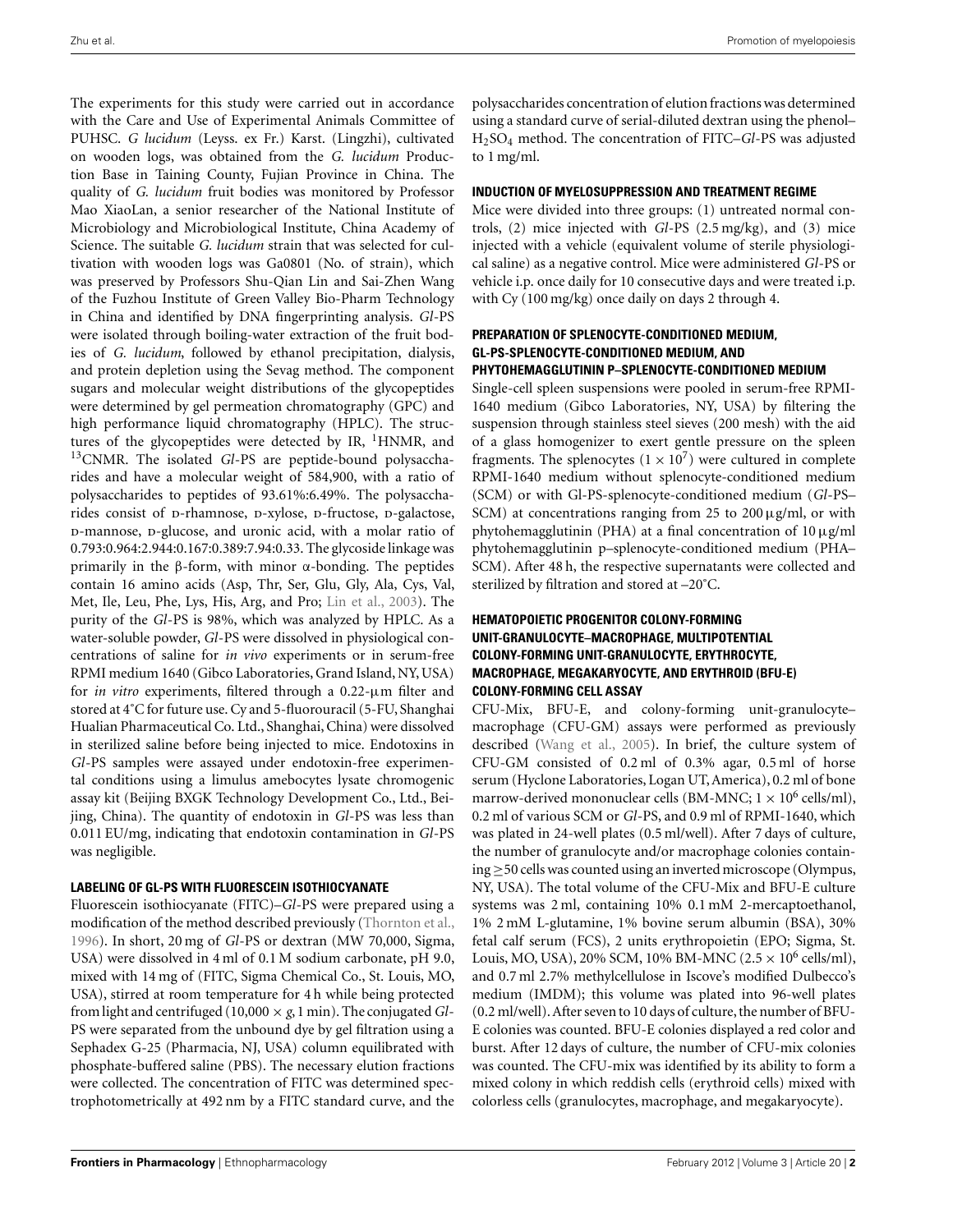## **HIGH PROLIFERATIVE POTENTIAL COLONY-FORMING CELLS ASSAY**

As described previously, 5-FU-resistant high proliferative potential colony-forming cells (HPP-CFCs) were assayed [\(Wang et al.,](#page-5-0) [2005\)](#page-5-0). The culture system consisted of 20% FCS, 10% BSA, 40% IMDM, 10% serum of aplastic anemia mice, 10% BMC ( $10^5$  cells), and 10% agar (33 g/L). After 14 days of culture, HPP-CFC were identified by their ability to form high proliferative potential colonies with diameters that were equal to or greater than 0.5 mm.

# **COLONY-FORMING UNIT-FIBROBLAST ASSAY AND PREPARATION OF CONDITIONED MEDIUM FOR BONE MARROW STROMAL CELLS**

The colony-forming unit-fibroblast (CFU-F) assay was carried out as previously described [\(Wang et al.](#page-5-0), [2005\)](#page-5-0). A total of  $1 \times 10^6$  BMC were incubated in Dulbecco's Modified Eagle Medium supplemented with 10% FCS,10% SCM, and 1% penicillin–streptomycin at  $37^{\circ}$ C and  $5\%$  CO<sub>2</sub>. At intervals of 4 days, the cell culture medium was replaced. After 10 days, the medium was removed, and the dishes were Wright–Giemsa stained. A fibroblast colony of greater than 20 cells was scored as a CFU-F. When BMSC achieved confluence, the confluent cell layers were washed twice with versene ( $Ca^{2+}$ - and Mg<sup>2+</sup>-free 0.1% ethylenediaminetetraacetic acid (EDTA) in PBS]. Adherent BMSC were detached with 0.25% trypsin in versene and seeded at a density of  $1 \times 10^6$  cells/well in 24-well microplates in complete RPMI-1640 medium with *Gl*-PS  $(25-200 \,\mu\text{g/ml})$  for 48 h or in an equal volume of serum-free RPMI-1640 as a control, and supernatants were collected and stored as small aliquots at −20˚C until use. On day 11 after *Gl*-PS administration, BMC in myelosuppressed mice were removed to evaluate the *in vivo* effect of *Gl*-PS on CFU-F formation.

## **CYTOKINE ASSAY**

Cytokines were measured using a sandwich enzyme-linked immunosorbent assay (ELISA) kit (R&D systems, Minneapolis, MN, USA) according to the manufacturer's protocol.

# **APOPTOSIS ASSAY**

Apoptosis of BMC was determined with an Annexin V-FITC Apoptosis Detection Kit I (Pharmingen, San Diego, CA, USA).

# **STATISTICAL ANALYSIS**

Results were presented as means ±SEM of six mice. One-way analysis of variance (ANOVA) followed by Dunnett's *t*-test was employed. *P* values below 0.05 were considered significant.

# **RESULTS**

## **EFFECTS OF GL-PS ON THE CLONOGENIC ACTIVITY OF BONE MARROW-DERIVED HEMATOPOIETIC PROGENITOR CELLS AND STROMAL CELLS** *IN VITRO* **AND** *IN VIVO*

Our previous research indicated that, in Cy-induced myelosuppressed mice, chronic treatment with *Gl*-PS (i.p., at 2.5 mg/kg) resulted in the accelerated recovery of BMC and peripheral hemograms while enhancing the function of immune cells. No toxic or other side effects were observed in *Gl*-PS-treated mice during these experiments [\(Zhu et al.](#page-6-0), [2007](#page-6-0)). To explore the mechanism of action of *Gl*-PS, we designed experiments *in vivo* and *in vitro*. The results of the present study demonstrate that *Gl*-PS (2.5 mg/kg) promote myelopoiesis *in vivo* in myelosuppressed

mice, but that directly adding *Gl*-PS (25–200μg/ml) to cultures of various hematopoietic progenitor cells had no effect on colony formation (data not shown). However, the addition of *Gl*-PS to SCM increased colony-forming unit counts *in vitro*. Compared with the non-stimulation of normal SCM, *Gl*-PS–SCM treatment significantly promoted the colony formation of CFU-GM, CFU-Mix, BFU-E, and CFU-F, as observed *in vitro* (**Figure 1**). *Gl*-PS at a concentration of  $100 \mu$ g/ml attained the maximal effect of *Gl*-PS–SCM on CFU-GM (**Figure 1**), which was higher than that of the positive control PHA–SCM. PHA–SCM is the source of colony-stimulating factors, which stimulate splenic mononuclear cells to secrete several HGF [\(Wang et al.](#page-5-0),[2005\)](#page-5-0). Nevertheless,*Gl*-PS and normal SCM alone had no such colony-stimulating activity. After a 5-FU injection, only a 5-FU-resistant subset of resting stem cells, termed HPP-CFC, survived. *Gl*-PS,*Gl*-PS–SCM, and *Gl*-PS– medium for bone marrow stromal cells (BMSCM) alone failed to stimulate HPP-CFC formation in place of serum from aplastic anemia mice (data not shown). However, *Gl*-PS–SCM induced by *Gl*-PS synergized with the aplastic anemia serum to increased HPP-CFC counts (**Figure 1**). In an *in vivo* experiment,*Gl*-PS injection increased CFU-GM, BFU-E, CFU-Mix, and CFU-F counts in myelosuppressed mice on day 11 (**[Figure 2](#page-3-0)**). These results suggest the presence of colony-stimulating factors in *Gl*-PS–SCM. *Gl*-PS promoted myelopoiesis through the indirect stimulation of HGF secretion, rather than direct stimulation of hematopoietic progenitor cell proliferation.

# **CYTOKINES IN GL-PS–SCM, GL-PS–BMSCM, AND SERUM**

In *in vitro* experiments, the production of IL-1, IL-6, GM-CSF, and G-CSF in *Gl*-PS*–*SCM and *Gl*-PS–BMSCM induced by *Gl*-PS for 48 h was significant higher than that of normal SCM. In

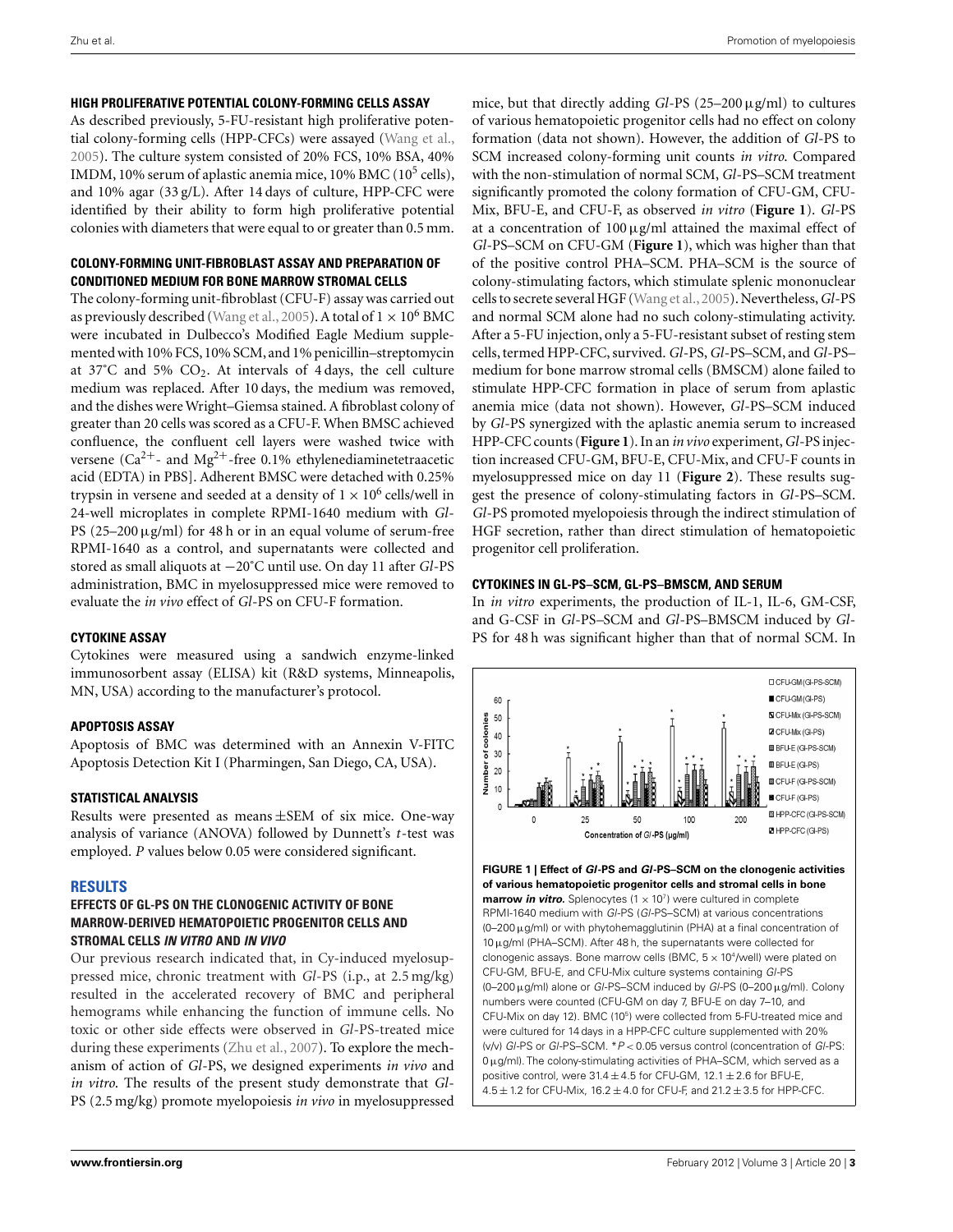<span id="page-3-0"></span>

addition, an increase in SCF levels was observed in*Gl*-PS–BMSCM (**[Table 1](#page-4-0)**). In *in vivo* experiments, *Gl*-PS injection increased the levels of IL-1β, IL-6, G-CSF, and TNF-α, which were undetectable in normal sera, and IFN- $\gamma$  in sera derived from myelosuppressed mice on day 11 (**[Table 2](#page-4-0)**). *Gl*-PS stimulated the production of HGF, including G-CSF, GM-CSF, IL-1, and IL-6 from splenocytes and G-CSF, GM-CSF, IL-1, IL-6, and SCF from BMSC. These HGF primarily stimulate myelopoiesis [\(Wang et al.](#page-5-0), [2005](#page-5-0)). IL-3 was not detected in either *Gl*-PS–SCM or *Gl*-PS–BMSCM (data not shown), and SCF was undetectable in *Gl*-PS–SCM, which might be partially due to the absence of a *Gl*-PS receptor and/or production of IL-3 or SCF by the cells in culture. HPP-CFC formation requires the combined action of SCF, IL-3, GM-CSF, and G-CSF [\(Wang et al.](#page-5-0), [2005\)](#page-5-0). The results suggested that the HGF contained in*Gl*-PS–SCM and*Gl*-PS–BMSCM synergized with the HGF contained in the serum of aplastic anemia mice to promote HPP-CFC formation. *Gl*-PS, normal SCM and BMSCM alone exhibited no such colony-stimulating activity.

The maintenance of hemopoiesis necessitates a balance between self-renewal and differentiation into mature blood cells. A class of cytokines involved in controlling this balance are the HGF, which stimulate the proliferation and maturation of progenitor cells. Hematopoietic inhibitors inhibit the proliferation of HSCs and progenitor cells, protect HSCs from excessive differentiatio[n and maintain HSCs in G0/G1 cell cycle stage \(](#page-5-0)Cheng and Wang, [2002](#page-5-0)). Studies indicate that HGF, such as IL-1, GM-CSF, and SCF, accelerate cell entry into S phase, make hematopoietic cells more vulnerable to cytotoxic agents and cause the depletion of both the number and function of HSCs. *Gl*-PS injection increased TNF-α and IFN-γ levels in sera from myelosuppressed mice (**[Table 2](#page-4-0)**).We hypothesized that*Gl*-PS accelerate the recovery of myelopoiesis after chemotherapy by stimulating the secretion of IL-1, IL-6, G-CSF, GM-CSF, and SCF to promote hematopoietic precursor proliferation and differentiation and by upregulating negative regulators, such as TNF- $\alpha$  and IFN- $\gamma$ , to prevent HSC cycling, resulting in HSC protection and inhibition of HSC depletion.



#### **SELECTIVE BINDING OF GL-PS TO BONE MARROW STROMAL CELLS**

Bone marrow stromal cells and non-adherent cells were stained with FITC–*Gl*-PS for 1 h at 4˚C. Most of the adherent BMSC, but not non-adherent hematopoietic cells, were positively stained by FITC–*Gl*-PS (**Figures 3A–F**), suggesting that *Gl*-PS selectively bound to BMSC.

#### **EFFECT OF GL-PS ON BMC APOPTOSIS**

Bone marrow cells apoptosis was markedly increased after i.p., injection of Cy on day 5 during the treatment regime. No difference in BMC apoptosis was observed between the *Gl*-PS group and the vehicle group in myelosuppressed mice (**[Figure 4](#page-4-0)**).

## **DISCUSSION**

Blood cells and immune cells commonly originate in HSCs. BMSC possess immunoregulatory activity and are able to support hematopoiesis. Myeloid hematopoisis, lymphoid hematopoiesis, and immunoregulation adjacently exist in the hematopoietic inductive microenvironment [\(Wang et al.](#page-5-0), [2005\)](#page-5-0). So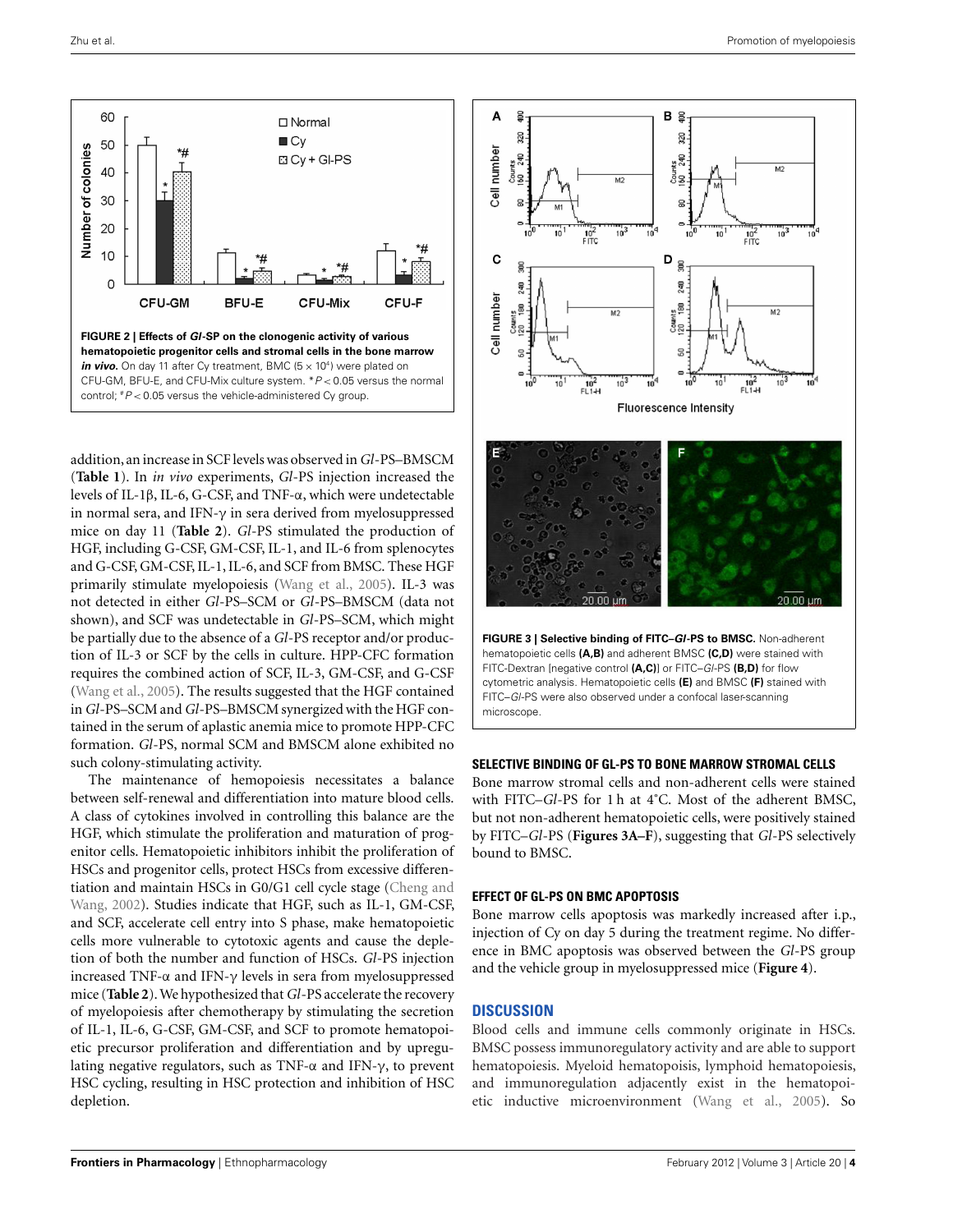| Concentration of $GI-PS$ ( $\mu$ g/ml) | <b>G-CSF</b>             | <b>GM-CSF</b>          | $IL-1\beta$        | IL-6                          | <b>SCF</b>         |
|----------------------------------------|--------------------------|------------------------|--------------------|-------------------------------|--------------------|
| GI-PS-SCM                              |                          |                        |                    |                               |                    |
| 0                                      | $0.0 \pm 0.0$            | $5.9 \pm 2.3$          | $12.7 \pm 4.8$     | $80.3 \pm 6.4$                | $0.0 \pm 0.0$      |
| 25                                     | $472.6 \pm 53.7^a$       | $15.0 \pm 3.4^a$       | $99.5 + 12.6^a$    | $289.2 + 22.4^a$              | $0.0 \pm 0.0$      |
| 50                                     | $634.8 + 82.1^a$         | $26.7 + 4.9a$          | $169.0 + 14.7a$    | $439.8 + 41.0a$               | $0.0 \pm 0.0$      |
| 100                                    | $801.3 \pm 99.2^{\circ}$ | $38.7 + 4.6^a$         | $281.4 + 22.5^a$   | 635.7 $\pm$ 77.0 <sup>a</sup> | $0.0 \pm 0.0$      |
| 200                                    | $1070.2 + 123.0^a$       | $50.2 \pm 6.3^{\circ}$ | $479.5 \pm 40.7^a$ | $857.3 \pm 104.6^a$           | $0.0 \pm 0.0$      |
| <b>GI-PS-BMSCM</b>                     |                          |                        |                    |                               |                    |
| $\mathbf 0$                            | $8.0 \pm 3.1$            | $3.2 \pm 1.5$          | $5.3 \pm 3.1$      | $38.2 \pm 5.3$                | $20.3 \pm 4.1$     |
| 25                                     | $20.8 + 4.8^a$           | $11.5 + 2.4^a$         | $9.5 \pm 3.6$      | $155.7 + 6.9^a$               | $43.2 + 7.5^a$     |
| 50                                     | $38.8 \pm 7.3^{\circ}$   | $18.7 \pm 4.8^a$       | $7.8 \pm 3.1$      | $298.8 \pm 15.2^a$            | $76.0 \pm 10.7^a$  |
| 100                                    | $71.2 + 11.2^a$          | $49.2 + 10.3^a$        | $8.2 \pm 5.2$      | $7970 + 33.3^{\circ}$         | $92.5 \pm 13.6^a$  |
| 200                                    | $101.7 \pm 20.5^a$       | $50.7 \pm 17.0^a$      | $9.0 \pm 4.9$      | $922.2 + 72.2^a$              | $155.6 \pm 19.5^a$ |
|                                        |                          |                        |                    |                               |                    |

<span id="page-4-0"></span>**Table 1 | Levels of hematopoietic growth factors in** *Gl***-PS–SCM and** *Gl***-PS–BMSCM.**

Splenocytes (1 x 10<sup>7</sup>) or bone marrow stromal cells (1 x 10<sup>6</sup>) were cultured with Gl-PS (0–200μg/ml) for 48 h. Gl-PS-splenocyte-conditioned medium (Gl-PS–SCM) and conditioned medium of bone marrow stromal cells (BMSCM) induced by Gl-PS were collected to measure cytokines by ELISA. a P < 0.05 versus control (concentration of Gl-PS: 0μg/ml).

**Table 2 | Comparison of serum cytokine concentrations (pg/ml) in naive and myelosuppressed mice treated with** *Gl***-PS (i.p., 2.5 mg/kg) on day 11.**

| <b>Groups</b>  | $IL-16$        | IL-6             | <b>G-CSF</b>     | TNF- $\alpha$    | IFN- $\nu$       |
|----------------|----------------|------------------|------------------|------------------|------------------|
| Normal         | $0.0 \pm 0.0$  | $0.0 \pm 0.0$    | $0.0 \pm 0.0$    | $0.0 \pm 0.0$    | $80.1 \pm 20.4$  |
| $Cy + vehicle$ | $5.4 + 2.8^a$  | $0.0 \pm 0.0$    | $70.5 + 18.5^a$  | $0.0 + 0.0$      | $67.8 + 17.9$    |
| $Cv + GI$ -PS  | $15.6 + 3.7^b$ | $42.1 + 1.3^{b}$ | $150.7 + 27.3^b$ | $50.4 + 4.4^{b}$ | $150.5 + 30.2^b$ |

 $\textsuperscript{a}$ P < 0.05 versus normal control and  $\textsuperscript{b}$ P < 0.05 versus vehicle control.



immunomodulation is closely related to hematopoiesis. Myelosuppression and immunosuppression induced by chemoradiotherapy is a big problem restricting therapeutic effect of tumor. There is no ideal drug to solve it at present. Therefore, seeking the drugs that prevent and treat myelosuppression of chemoradiotherapy for enhancing the therapeutic effect and improving the prognosis, with no/low toxicity, is challenging.

Our previous studies showed that in cyclophosphamideinduced myelosuppressed mice, chronic treatment with low-dose *Gl*-PS resulted in accelerated recovery of BMC, red blood cells (RBC), and white blood cells (WBC), while enhancing function of immune cells [\(Zhu et al.](#page-6-0), [2007](#page-6-0)). In the present study, we found low-dose *Gl*-PS promoted myelopoiesis *in vivo* in myelosuppressed mice, but adding *Gl*-PS (25 <sup>∼</sup> <sup>200</sup>μg/ml) to the colony culture of various hematopoietic progenitors directly, had no promotive effect on colony formation. However, addition of *Gl*-PS–SCM or *Gl*-PS–BMSCM increased colony formation of CFU-GM, CFU-Mix, and BFU-E *in vitro*. Our findings first demonstrated that most of the adherent BMSC but not nonadherent hematopoietic cells were positively stained by FITC– *Gl*-PS, so *Gl*-PS specifically bound to BMSC. BMSC not only provide the structural scaffolding for hematopoietic cell growth, but [also secrete various HGF to stimulate hematopoiesis \(](#page-5-0)Wang et al., [2005\)](#page-5-0).

One observation showed that *Ganoderma lucidum* polysaccharide fraction (GLB) combined with 5-FU decreased the toxicity of 5-FU on BMCs [\(Liu et al., 2011\)](#page-5-0). Several studies had reported that *Gl*-PS had significant effects on anti-radiation and leucopoiesis [\(Liu et al.](#page-5-0), [1985;](#page-5-0) [Chen et al.](#page-5-0), [2000;](#page-5-0) [Wu et al., 2003](#page-5-0)). In a stem cell expansion culture, polysaccharide fraction of *G. lucidum* (F3) possessed the thrombopoietin (TPO) and GM-CSF like functions to enhance the survival/renewal abilities of primitive hematopoietic stem/progenitor cells [\(Chen et al.](#page-5-0), [2010\)](#page-5-0). A fraction (F3) of Reishi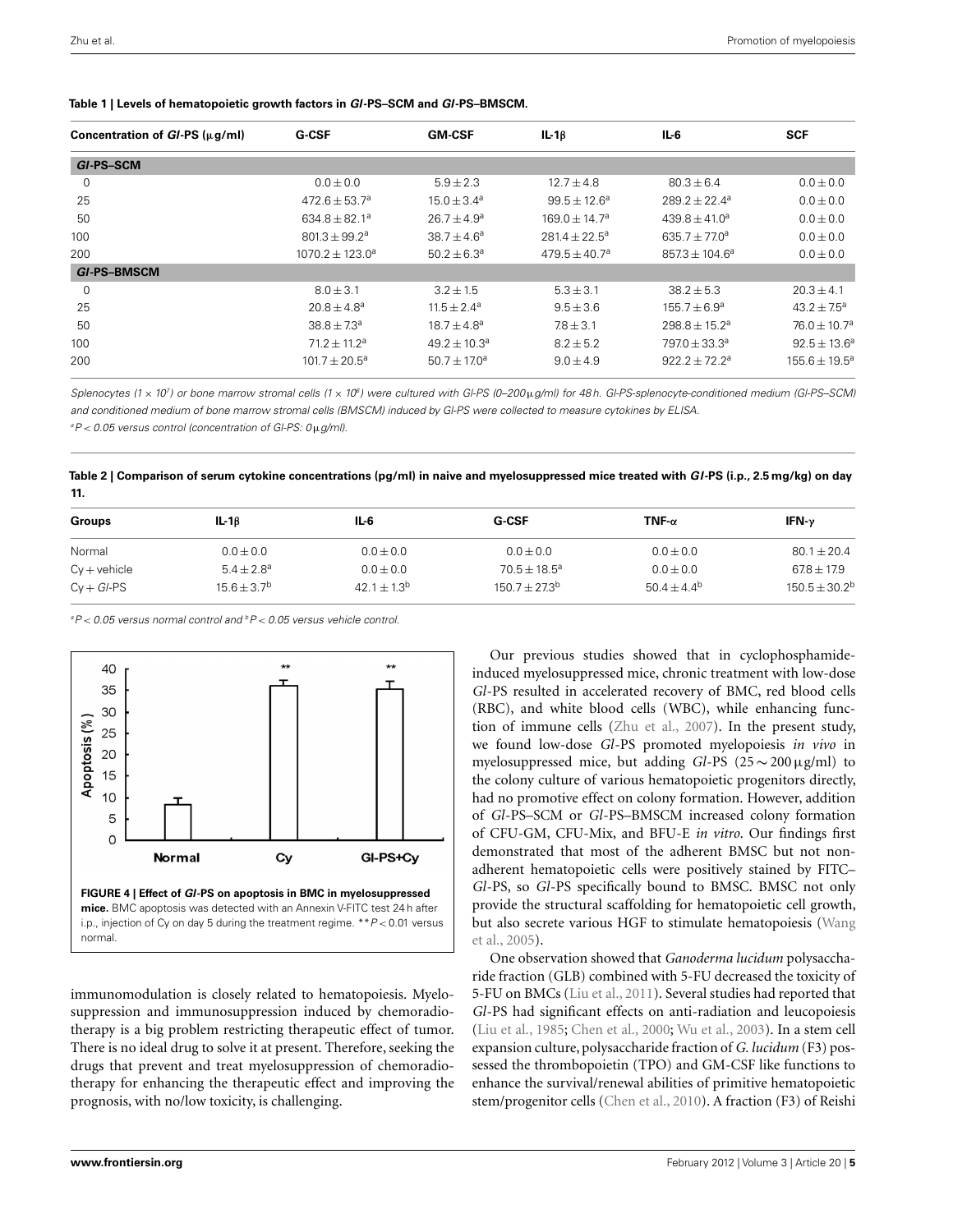<span id="page-5-0"></span>polysaccharides had been shown to activate the expression of IL-1, IL-6, IL-12, IFN- $\gamma$ , TNF- $\alpha$ , GM-CSF, G-CSF, and M-CSF in mouse splenocytes, and from this three subfractions had been prepared where F3G1 activates IL-1, IL-12, TNF-α, and G-CSF, F3G2 activates all the cytokines as F3 does, and F3G3 activates only IL-1 and TNF-α (Chen et al., 2004).

Our research confirmed that CFU-F and CSF production in BMSC was significantly inhibited by Cy, and *Gl*-PS (2.5 mg/kg, i.p.) significantly increased CFU-F formation in bone marrow from myelosuppressed mice. In our study, *Gl*-PS stimulated production of some HGF including G-CSF, GM-CSF, IL-1, and IL-6 from spleen cells and G-CSF, GM-CSF, IL-1, IL-6, and SCF from BMSC. These HGF mainly stimulate myelopoiesis.

Primitive hematopoietic stem cell (PHSC) and progenitor cells in bone marrow have an ability to proliferate and differentiate into mature blood cells. However, maintenance of haemopoiesis necessitates a balance between self-renewal on the one side, and differentiation into the various types of blood cell on the other. The cytokines involved in controlling this balance are HGF, which direct the division and maturation of the progenitor cells, and hematopoietic inhibitory factors,which inhibit PHSC and progenitor cells proliferation, protect PHSC from excessive differentiation in their expansive system, and keep them in  $G_0/G_1$  cell cycle status (Cheng and Wang, 2002). Our experiments showed that low-dose injection of *Gl*-PS increased IL-1β, IL-6, G-CSF, TNF-α, and IFN- $\gamma$  levels in sera from myelosuppression mice. We hypothesized that

*Gl*-PS accelerated recovery of hematopoiesis after chemotherapy by promoting primitive and committed hematopoietic precursors proliferation induced by HGF secretion on the one hand, and on the other increasing negative regulatory factors such as TNF-α and IFN-γ to prevent PHSC cycling resulted in protecting PHSC from damage.

In conclusion, rather than directly stimulating hematopoietic progenitor proliferation and inhibition of apoptosis in BMC, *Gl*-PS promoted myelopoiesis by selective binding to BMSC which stimulated HGF secretion to enhance the clonogenic activity of hematopoietic progenitor cells and improving the hematopoietic microenvironment by enhancing CFU-F formation. Further research is necessary to determine whether *Gl*-PS promote myelopoiesis by preventing HSC cycling, thereby protecting them and enhancing the long-term reconstitution of hematopoiesis after Cy-induced myelosuppression.

Our findings may provide a mechanistic basis for using *G. lucidum* or *Gl*-PS as a possible alternative therapeutic means for lessening chemotherapy-induced myelosuppression via myelopoiesis potentiation, which needs further study and critical assessment.

### **ACKNOWLEDGMENTS**

The authors thank Professor Shu-Qian Lin at the Fuzhou Institute of Green Valley Bio-Pharm Technology for generously providing *Gl*-PS.

#### **REFERENCES**

- Bear, H. D. (1986). Tumor specific suppressor T-cells which inhibit the in vitro generation of cytolytic T cells from immune and early tumor bearing host spleens. *Cancer Res.* 46, 1805–1812.
- Chen, H. S., Tsai, Y. F., Lin, S., Lin, C. C., Khoo, K. H., Lin, C. H., and Wong, C. H. (2004). Studies on the immunomodulating and anti-tumor activities of *Ganoderma lucidum* (Reishi) polysaccharides. *Bioorg. Med. Chem.* 12, 5595–5601.
- Chen, J. J., Zhang, Y., Wang, X. M., Li, K. H., Liu, G. F., Wang, Q. C., Wu, X. P., and Lin, B. H. (2000). Studies on the pharmacological effects of the polysaccharides of *Ganoderma lucidum* II. The radiation-proof effect and elevating white blood cells action. *Strait Pharm. J.* 04, 15–17.
- Chen, W. Y., Yang, W. B., Wong, C. H., and Shih, D. T. B. (2010). Effect of Reishi polysaccharides on human stem/progenitor cells. *Bioorg. Med. Chem.* 18, 8583–8591.
- Cheng, L. M., and Wang, Q. R. (2002). Hematopoietic inhibitors elaborated by bone marrow endothelial cells. *Zhongguo Shi Yan Xue Ye Xue Za Zhi* 10, 485–491.
- Gutschalk, C. M., Herold-Mende, C. C., Fusenig, N. E., and Mueller,

M. M. (2006). Granulocyte colonystimulating factor and granulocytemacrophage colony-stimulating factor promote malignant growth of cells from head and neck squamous cell carcinomas in vivo. *Cancer Res.* 66, 8026–8036.

- Hassan, H. T., and Zander, A. (1996). Stem cell factor as a survival and growth factor in human normal and malignant hematopoiesis. *Acta Haematol.* 95, 257–262.
- Hatano, R., Takano, F., Fushiya, S., Michimata, M., Tanaka, T., Kazama, I., Suzuki, M., and Matsubara, M. (2004). Water-soluble extracts from *Angelica acutiloba* Kitagawa enhance hematopoiesis by activating immature erythroid cells in mice with 5-fluorouracilinduced anemia. *Exp. Hematol.* 32, 918–924.
- Homung, R. L., and Longo, D. L. (1992). Hematopoietic stem cell depletion by restorative growth factor regimens during repeated high-dose cyclophosphamide therapy. *Blood* 80, 77–82.
- Jin, M., Jeon, H., Jung, J. H., Kim, B., Shin, S. S., Choi, J. J., Lee, J. K., Kang, C. Y., and Kim, S. (2003). Enhancement of repopulation and hematopoiesis of bone marrow cells in irradiated mice by oral administration of PG101, a water-soluble

extract from *Lentinus lepideus*. *Exp. Biol. Med.* 228, 759–766.

- Liao, H. F., Chen, Y. J., and Yang, Y. C. (2005). A novel polysaccharide of black soybean promotes myelopoiesis and reconstitutes bone marrow after 5-flurouracil- and irradiation-induced myelosuppression. *Life Sci.* 77, 400–413.
- Lin, S. Q.,Wang, S. Z., Lin, Z. B., and Lin, Y. X. (2003). Isolation and identification of active components of *Ganoderma lucidum* cultivated with grass and wood log I. Extraction, purification and characterization of glycopeptide. *Chin. Tradit. Herb. Drugs* 34, 33–35.
- Lin, Z. B. (2005). Cellular and molecular mechanisms of immunomodulation by *Ganoderma lucidum*. *J. Pharmacol. Sci.* 99, 144–153.
- Liu, Y. F., Tang, Q. J., Zhang, J. S., Yang, Y., Zhou, S.,Wu, D., Jia,W., and Feng, N. (2011). Monosaccharide composition analysis of two polysaccharide fractions from *Ganoderma lucidum* and their effects on inhibiting tumor growth in mice by 5-fluracil. *Food Sci.* 11, 288–291.
- Liu, Z. F., Chen, S. L.,Yang, S. R., Chu, F., Luo, J., Deng, Z. M., and Chai, M. B. (1985). Studies of anti-radiation and leucopoietic activities of *Ganoderma sinense* polysaccharides. *Jiangxi Sci.* 01, 1–8.
- Pedrazzoli, P., Bacciocchi, G., Bergamaschi, G., Cazzola, M., Danova, M., and Gibelli, N. (1995). Effects of granulocyte-macrophage colonystimulating factor and interleukin-3 on small cell lung cancer cells. *Lung Cancer* 12, 152–152.
- Steinbrook, R. (2007). Erythropoietin, the FDA, and oncology. *N. Engl. J. Med.* 356, 2448–2451.
- Thornton, B. P., Vetvicka, V., Pitman, M., Goldman, R. C., and Ross, G. D. (1996). Analysis of the sugar specificity and molecular location of the β-glucan-binding lectin site of complement receptor type 3 (CD11b/CD18). *J. Immunol.* 156, 1235–1246.
- Wang, Q. R., Tan, M. Q., and Cheng, L. M. (2005). *Hematopoietic Physiology*, Chap. 6, 7 and 11. Changsha: Central South University Press.
- Wu, J. Y., Chen, G. Y., Jiang, H. T., Hou, Y. R., and Zhang, Y. Q. (2003). Study on radioprotective and health care effect of *Ganoderma lucidum* polysaccharides mixture. *J. Nanjing Norm. Univ.* 3, 79–81.
- Zhao, L. Y., Dong, Y. H., Chen, G. T., and Hu, Q. H. (2010). Extraction, purification, characterization and antitumor activity of polysaccharides from *Ganoderma lucidum*. *Carbohydr. Polym.* 80, 783–789.